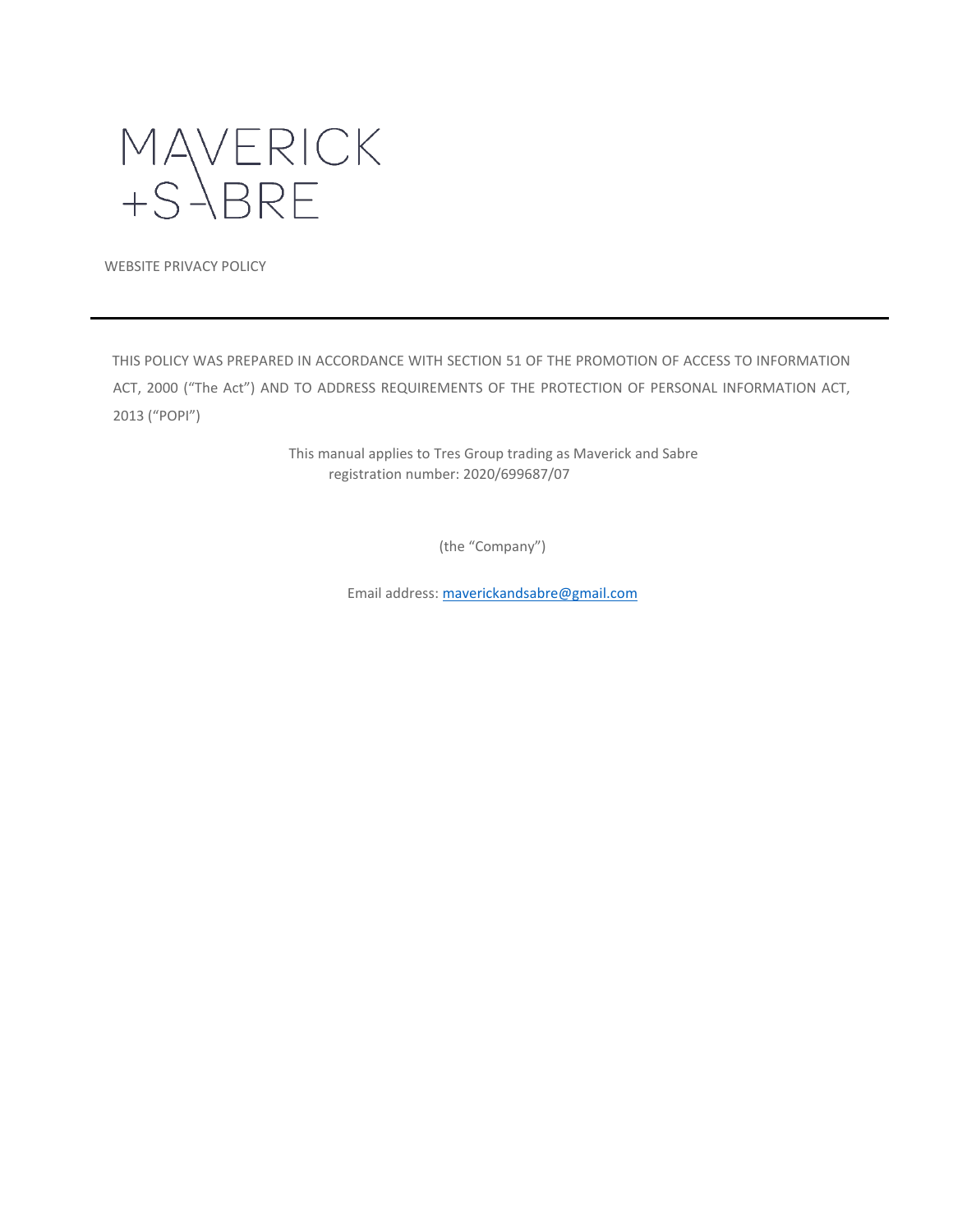# **WEBSITE PRIVACY POLICY**

# 1. SCHEDULE

| 1.1 | The Organisation        | Tres Group trading as Maverick and Sabre               |
|-----|-------------------------|--------------------------------------------------------|
| 1.2 | Registration number     | 2020/699687/07                                         |
| 1.3 | VAT registration number | n/a                                                    |
| 1.4 | Physical address        | Unit 28 Hampstead Court, Waterloo Road, Bryanston 2196 |
| 1.5 | Email address           | maverickandsabre@gmail.com                             |
| 1.6 | Website address         | www.maverickandsabre.co.za                             |

# 2. COMMITMENT TO YOUR PRIVACY

- 2.1. Welcome to the Website set out in item 1.6 of the Schedule ("**Website**"), owned and operated by the Organisation set out in item 1.1 of the Schedule ("**Organisation**"). The Organisation is committed to protecting the privacy of the user of the Website. The Organisation values the trust of its subscribers and all others who work with it, and the Organisation recognises that maintaining your trust requires transparency and accountability in how the Organisation handles your Personal Information. This privacy policy ("**Policy**") is incorporated into and is subject to the Organisation's standard terms and conditions and the general terms relating to the use of the Website.
- 2.2. In performing the Organisation's services in the ordinary course of business, the Organisation may collect, use and disclose Personal Information. Anyone from whom the Organisation collects such information can expect that it will be appropriately and lawfully protected and that any use of or other dealing with this information is subject to consent, where this is required by law. This is in line with the general privacy practices of the Organisation.
- 2.3. This Policy sets out how the Organisation collects, uses, discloses, and safeguards the Personal Information it processes in the course of its business.

# 3. DEFINITIONS

- 3.1. In this Policy, in addition to the other terms that have been defined in the body of the Policy, the Organisation makes use of the following terms:
	- 3.1.1. "**Personal Information**" means all information which may be considered to be personal in nature or information about an identifiable natural and / or existing juristic person (where applicable) in terms of the Electronic Communications and Transactions Act 25 of 2002 ("**ECTA**"), the Consumer Protection Act 68 of 2008 ("**CPA**") and the Protection of Personal Information Act 4 of 2013 ("**POPIA**"); and
	- 3.1.2. "**User, you, your or yourself**" refers to any person who makes use of the Website for any purposes whatsoever, whether or not such use is free of charge or paid for.
- 3.2. In addition, unless the contrary is specified, terms that are used in the Policy that are specifically defined in POPIA, are given the meanings ascribed to them in POPIA.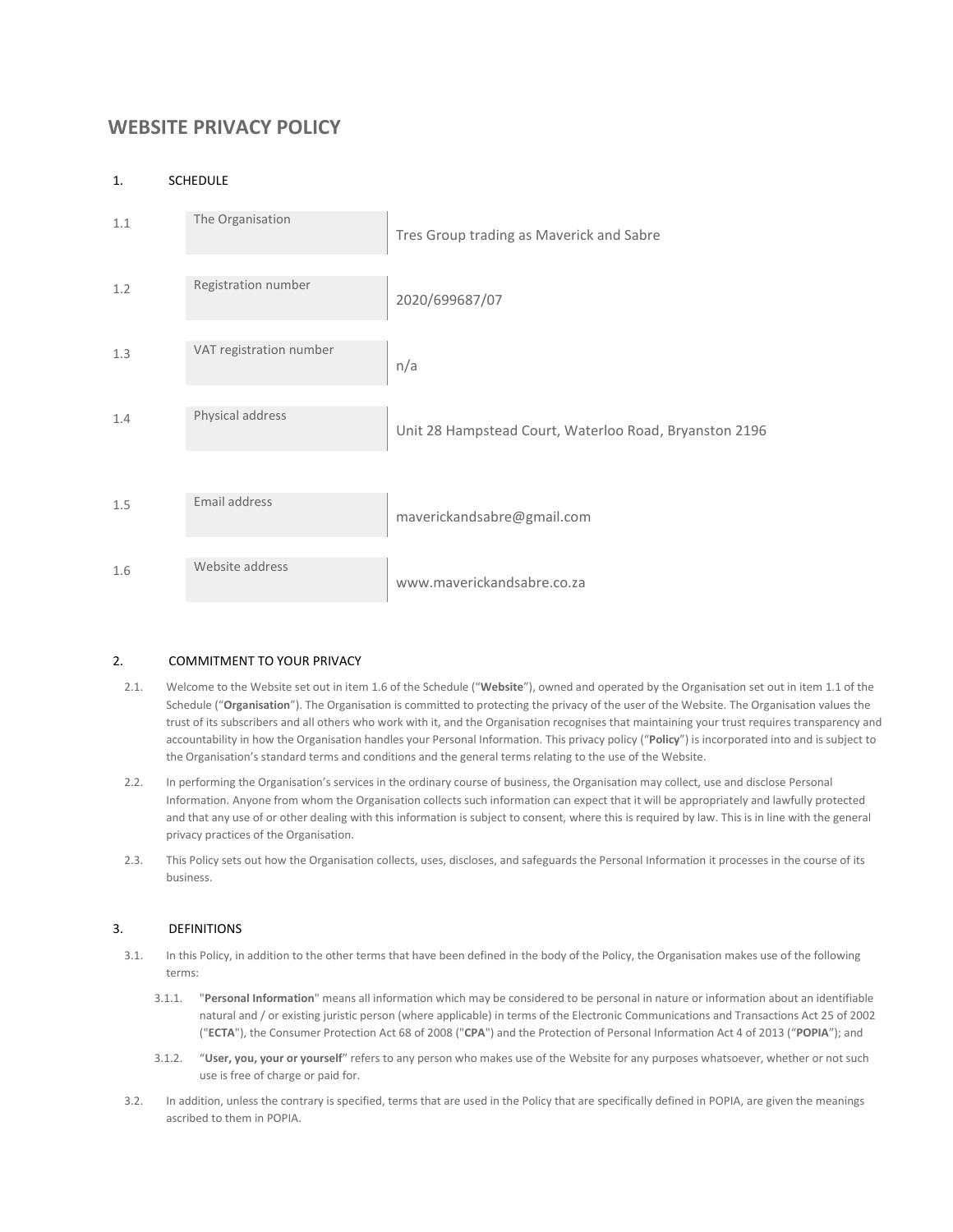# 4. WHAT PERSONAL INFORMATION DOES THE ORGANISATION COLLECT AND WHY?

The Organisation may collect Personal Information in conducting its ordinary business operations, including through the use of its Website. In processing such Personal Information, the Organisation at all times ensures that (i) it complies with the provisions of POPIA, and (ii) such Personal Information is used for legitimate business purposes.

#### 5. OBTAINING CONSENT

The Organisation does not, except where otherwise permitted by law, collect, use or disclose your Personal Information without your consent.

# 6. USE AND DISCLOSURE OF PERSONAL INFORMATION

- 6.1. The Organisation operates its Website, and conducts its business in general, in accordance with South African legislation. The Organisation considers it imperative to protect the privacy interests of data subjects.
- 6.2. In the event that the Organisation sends Personal Information outside of South Africa (including if such information is hosted offshore), the Organisation will ensure that it takes all reasonable steps to ensure that it complies with all applicable laws in this regard, including POPIA.

#### 7. RETENTION OF PERSONAL INFORMATION

All Personal Information retained on the Organisation's database, including such information obtained through the use of the Website, is in accordance with the retention provisions set out in the applicable laws and regulations of South Africa, including those set out in POPIA

# 8. YOUR RIGHTS IN RELATION TO YOUR PERSONAL INFORMATION

- 8.1. It is important to note that you have rights in relation to your Personal Information.
- 8.2. You have the right to contact the Organisation at any time to ask the Organisation to:
	- 8.2.1. confirm that it holds your Personal Information (at no charge);
	- 8.2.2. provide you access to any records containing your Personal Information or a description of the Personal Information that the Organisation hold about you (subject to payment of a prescribed fee); and / or
	- 8.2.3. confirm the identity or categories of third parties who have had, or currently have, access to your Personal Information (also subject to payment of a prescribed fee).
- 8.3. The Organisation's contact information is as set out in item 1.1 of the Schedule.
- 8.4. When you make a request regarding your Personal Information, the Organisation will take reasonable steps to confirm your identity.
- 8.5. There may be times when the Organisation cannot grant access to your Personal Information, including where granting you access would (i) interfere with the privacy of others, or (ii) result in a breach of confidentiality. The Organisation will always provide you with reasons if this is the case.
- 8.6. If you are of the view that any Personal Information that the Organisation holds about you is incorrect in any way, including that it is inaccurate, irrelevant, outdated, incomplete or misleading, you are allowed to ask the Organisation to correct it. If you believe that any Personal Information that the Organisation holds about you is excessive or has been unlawfully obtained, you can ask the Organisation to destroy or delete it. You may do the same if you think that the Organisation has retained if for longer than necessary, given the purpose. The Organisation will do so unless there are good grounds not to (such as that the Organisation is required to hold it for a period prescribed by any applicable legislation).
- 8.7. It is important, however, to understand that if you withdraw your consent for the Organisation to use some of your Personal Information, it may affect the quality and level of service that the Organisation can provide to you.

# 9. SECURITY

- 9.1. The Organisation has adopted a security model to protect your Personal Information that complies with generally accepted information security practices and procedures. As part of the Organisation's security systems, the Organisation has implemented fire-wall technology, password controls, encryption processes and antivirus software. This is in addition to the physical security measures adopted by the Organisation to ensure that it takes all appropriate, reasonable technical and organisational measures to prevent (i) loss of, damage to, or unauthorised destruction of Personal Information, and (ii) unlawful access to or processing of Personal Information. The Organisation has a stringent security policy in place that every officer, employer and supplier of the Organisation must adhere to.
- 9.2. The Organisation confirms that it takes all reasonable measures to:
	- 9.2.1. identify all reasonably foreseeable internal and external risks to any Personal Information in its possession or under its control;